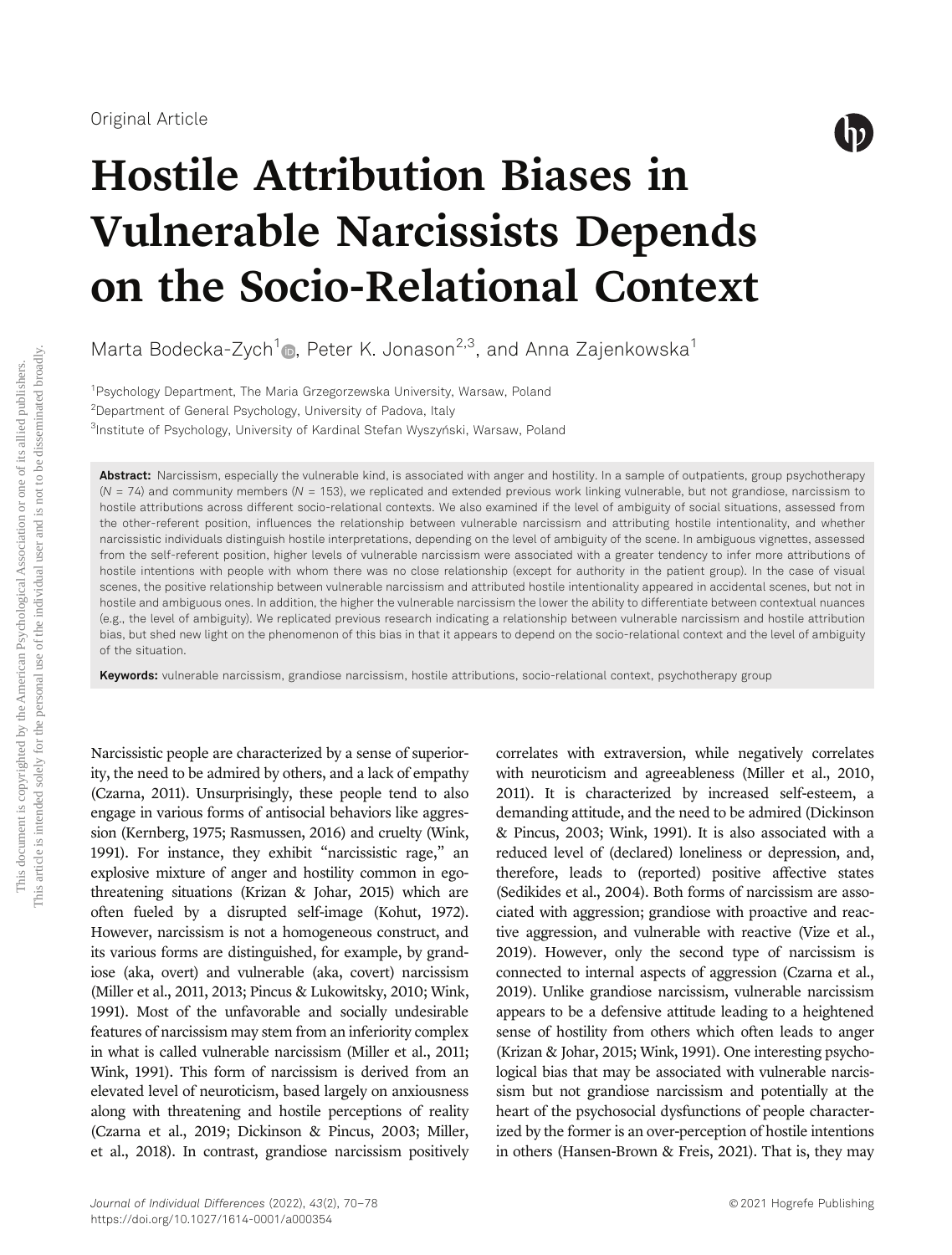have a hostile attribution bias which leads them to view others and situations as threatening, to react defensively, and engendering rejection and worse from others, all of which create a negative feedback loop. This negative feedback loop may be part of (1) the resistance to treatment characteristic of narcissistic personality disorder (Scheff, 1987; Tangney et al., 1996) and (2) common perceptions around the issues with narcissists (Krizan & Herlache, 2018). Therefore, we predict that vulnerable but not grandiose narcissism will be associated with hostile attribution of intent.

Prior research has confirmed this hypothesis (Hansen-Brown & Freis, 2021) but was limited in several ways. First, as it is common in personality research, the effects have been documented in college students, who experience various types of mental problems (Tosevski et al., 2010), however, clinical populations (e.g., patients) present them to a greater extent (Zajenkowska et al., 2019). Second, there has been an (over)reliance on vignette-based methods that frame the process in a potentially problematic, selfreferential way (Jahoda et al., 2006). Furthermore, vignette methods might not factor analysis well as they do not load on a single latent dimension (Zajenkowska et al., 2018). This leads to the third limitation; authors often assume there exists a hostile attributional style akin to a personality trait (Cutrona et al., 1984). Meanwhile, attributions of hostile intent can be sensitive to the socio-relational context (Basquill et al., 2004; Cutrona et al., 1984; Jahoda et al., 2006; Wilkowski et al., 2007; Zajenkowska et al., 2018; Zajenkowska & Rajchert, 2020). This context is differentiated among many by several factors including (1) the relationship described in the stimuli (e.g., friend vs. stranger), (2) the level of provocation/hostility described in the situation (e.g., hostile vs. accidental), and assessment perspective (e.g., self-referent position vs. other-referent position). Therefore, we verify if vulnerable narcissism is associated with a greater tendency to make hostile attributions (i.e., ascribe greater intent and blame to the perpetrator and declare angry feelings) depending on the type of relationship in a particular event and the relative ambivalence of the threats. We do so in samples of clinical patients and community members. Vulnerable narcissism is associated with many clinically relevant criteria of psychopathology, such as interpersonal guilt, maladaptive defense mechanisms, low self-esteem, or reduced psychological well-being (Kaufman et al., 2020). We also test whether the strength of the correlation between vulnerable narcissism and hostile

attributions is greater in the clinical sample than in the community sample.

We use two different methods of assessing individual differences in attributed hostile intentions. The first method is based only on ambiguous stimuli (i.e., unclear, which could be interpreted as both hostile and non-hostile). The second method contains hostile, ambiguous, and nonhostile stimuli, which allows us to check whether people with a high level of vulnerable narcissism generally differentiate their causal attributions depending on the ambiguity level of the scene.

A long-held idea regarding narcissism is that they are hostile people (Krizan & Johar, 2015). Underneath such hostility might be a tendency to misread social situations such that narcissistic people see threats most people do not see. However, theoretically, this assertion is limited because narcissism is not always associated with hostility when considering nuanced views of the trait that include the grandiose and vulnerable distinction (Dickinson & Pincus, 2003; Sedikides et al., 2004; Wink, 1991). Therefore, in this study, we attempt to replicate (Hansen-Brown & Freis, 2021) and extend work on how these two traits are related to individual differences in hostile attributions of intent. Importantly, we add some sampling heterogeneity to a field that tends to rely on college students; in Sample 1 we collect data from community members engaged in group psychotherapy.

## Method

## Participants and Procedure

We collected two samples: A clinical  $(N = 74; 52$  women; Range<sub>Age</sub> = 19-59,  $M_{\text{Age}}$  = 34.43,  $SD_{\text{Age}}$  = 8.72) and a nonclinical (N = 153; 97 women; Range<sub>Age</sub> = 18-49,  $M_{\text{Age}}$  = 25.35,  $SD<sub>Age</sub> = 5.50$  group of volunteers.<sup>1</sup> Both samples came from a large, Central European city; most of whom from Sample 1 had a higher degree  $(n = 47)$  and were single  $(n = 32)$  and most of whom from Sample 2 were university students ( $n = 83$ ) and were single ( $n = 80$ ). Sample 2 participants were recruited via social media or asked directly by investigators in their community to partake in a larger study in a designated room in a university. Sample 1 involved people in an outpatient, group therapy practice who were seeking therapy for interpersonal, affective or anxiety

<sup>1</sup> We originally collected data from 89 participants but 15 needed to be eliminated for problematic gaps in the data. No participants were excluded from Sample 2. Based on the correlations (r = .25) reported previously (Hansen-Brown & Freis, 2021), we aimed for at least 80% power with a 5% error rate; therefore, we needed to recruit at least 120 participants. This was unfeasible in Sample 1 given the nature of the group. However, in the case of specific samples (e.g., offenders) such a number of participants should still allow us to detect group differences in narcissism because the effects are expected to be larger in clinical groups (e.g., Hepper et al., 2014).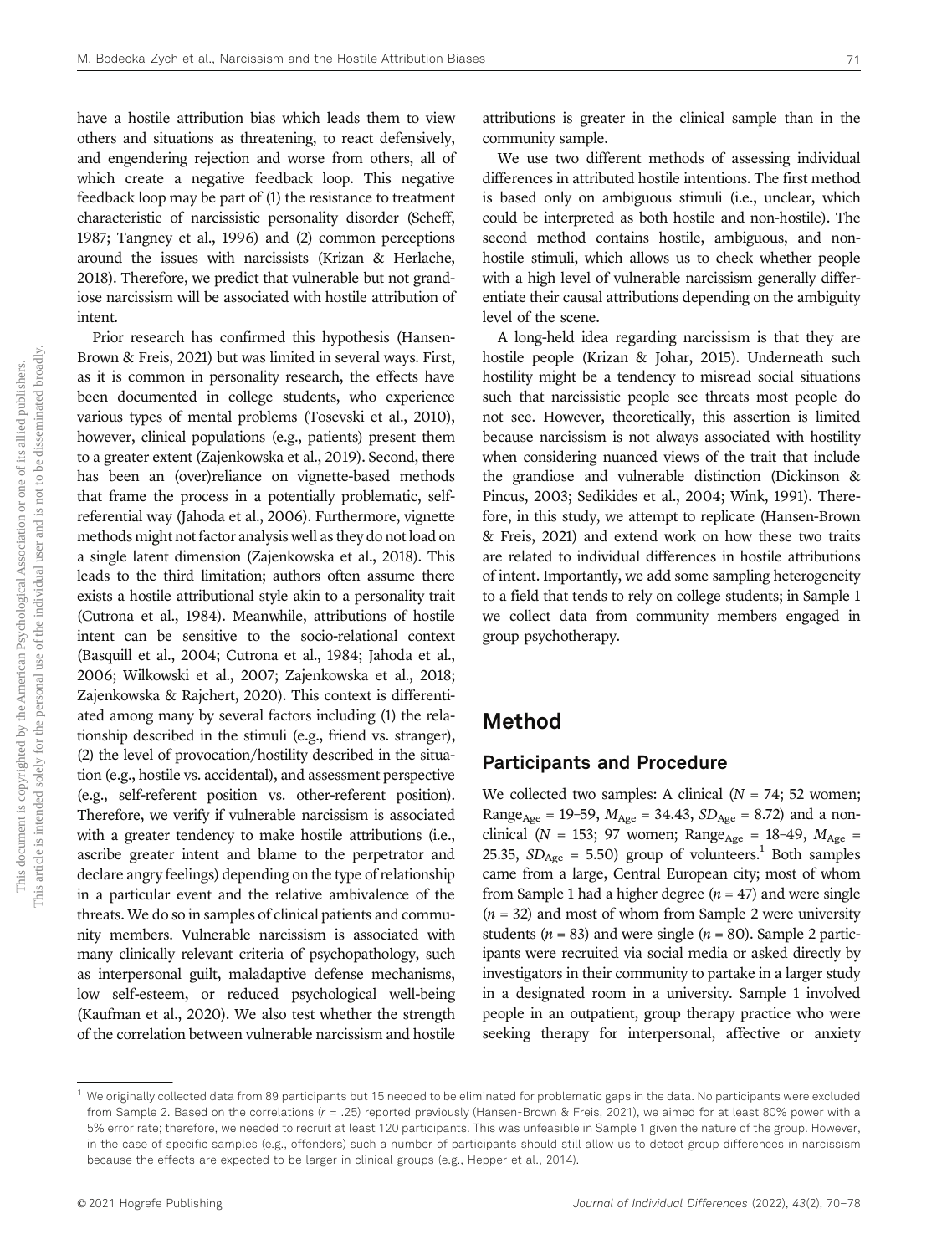disorders, and personality disorders.<sup>2</sup> Patients were recruited to participate during one-on-one consultations with their therapist, before starting therapy. Individuals with a history of psychosis were excluded a priori. Participants completed the prepared set of questionnaires after the first group session and after the last group session because the study was part of a larger project focused on changes in hostile attributions after group psychotherapy. However, in the present study, we analyzed only answers from the first measurement. Most of the patients completed their questionnaire alone in a group setting where the researcher, not the therapist, was present in the room. In both samples, all participants were assured of the anonymity/confidentiality of their participation, provided informed consent, and were debriefed and thanked for their participation. The study was conducted by the established ethical guidelines and received approval from the hospital authorities.

### Measures

In both samples, to measure hostile attributions, we used the Polish translation (Zajenkowska et al., 2018) of the Ambiguous Intentions and Hostility Questionnaire (AIHQ; Combs et al., 2007). Participants were asked to assess whether the other person/s acted on purpose  $(1 = \text{definitely})$ no;  $6 =$  definitely yes), how angry it made them feel  $(1 = not$ *angry*;  $5 = \text{very}$  *angry*), and how much they blamed the other person/s  $(1 = not at all; 5 = very much)$  with five hypothetical, ambiguous situations, that involve a range of social relationships, including a new "co-worker," "an authority figure," "strangers," "an acquaintance," and "a friend." Descriptions of the vignettes are included in the Appendix. The scoring of the AIHQ often consists of summing blame, intentionality, and anger, resulting in one index of hostile attribution across the five scenarios (Combs et al., 2007). This approach reflects the strong inter-correlation between blame, intentionality, and anger (all  $r$ 's > 70; Combs et al., 2007). However, the AIHQ may include five indices of hostile attributions (one for each of the scenarios, reflecting differences as a function of social relatedness) rather than simply one general hostile attributions dimension, as indicated by previous studies (Zajenkowska et al., 2018). Therefore, we calculated five situational hostile attributions as a mean composite scores of the three questions regarding blame, anger, and intentionality per situation (Coworker  $\alpha_{\text{Sample1}} = .83$ ,  $\alpha_{\text{Sample2}} = .86$ ; Authority  $\alpha_{\text{Sample1}} = .83$ ,

 $\alpha_{Sample2}$  = .81; Strangers  $\alpha_{Sample1}$  = .86,  $\alpha_{Sample2}$  = .85; Acquaintance  $\alpha_{\text{Sample1}} = .80$ ,  $\alpha_{\text{Sample2}} = .81$ ; Friend  $\alpha_{\text{Sample1}} =$ .91,  $\alpha_{\text{Sample2}} = .90$ ).

In Sample 2, in addition to the above method, we also used a scene rating task to measure hostile attributions (Wilkowski et al., 2007; Zajenkowska & Rajchert, 2020), which contained 99 pictures presented on a computer monitor. Participants were asked to rate the extent to which the depicted harm was intentional  $(1 = not intended at all;$ 9 = intended). Each scene was created in three versions: presenting (1) unambiguously hostile behavior between two men/women, (2) unintentional event, and (3) ambiguous event (i.e., some aspects indicated hostile behaviors, and some indicated unintentional ones). In the first version (i.e., unambiguous), all cues suggested hostile behavior of one of the actors (e.g., facial expression and hand/leg direction in the first picture of Figure 1). In the second version, all cues suggested an unintentional situation (e.g., second situation in Figure 1). The ambiguous version included some aspects (e.g., hand/leg direction) indicating hostile behavior and some indicating unintentional behavior (e.g., facial expression: see the third picture in Figure 1). Scenes were prepared about everyday situations and depicted adults only. To create a total score of hostile attribution bias for each type of scene, we averaged the responses separately for Hostile ( $\alpha = .84$ ), Non-Hostile ( $\alpha = .87$ ), and Ambiguous ( $\alpha$  = .69) scenes.

In both samples, to measure vulnerable narcissism, we used the Polish translation (Czarna et al., 2014) of the 10-item Hypersensitive Narcissism Scale (HSNS; Hendin & Cheek, 1997). Participants were asked for their agreement  $(1 = strongly disagree; 5 = strongly agree)$  with items like "I easily become wrapped up in my own interests and forget the existence of others" and "I am secretly 'put out' when other people come to me with their troubles, asking me for my time and sympathy." In both samples, we averaged participants' ratings to create a score of vulnerable narcissism (Cronbach's  $\alpha_{\text{Sample1}} = .77$ ,  $M = 3.40$ ,  $SD =$ 0.60;  $\alpha_{\text{Sample2}} = .71, M = 2.91, SD = 0.55$ .

In both samples, to measure grandiose narcissism, we used the Polish translation (Banaśkiewicz-Bazińska & Drat-Ruszczak, 2000) of the Narcissistic Personality Inventory (NPI; Raskin & Hall, 1979; Raskin & Terry, 1988) where participants were asked to rate how much  $(1 = not all like me; 5 = it is highly like me)$  34 items described them (e.g., "I have a natural talent for influencing people" or "I like to show my body").<sup>3</sup> In both samples, we averaged participants' ratings to create a score of grandiose

 $2$  We wanted to include patients from the same clinic to avoid confounding factors. Because the groups were limited to no more than 12 patients over 3 months, usually no more than two groups were conducted simultaneously.

 $3$  The Polish version of the NPI questionnaire differs from the original in terms of the number of items (40 in the original) and the response format (dichotomous in the original), the reasons for these changes are described by the authors of the adaptation (Banaśkiewicz-Bazińska & Drat-Ruszczak, 2000).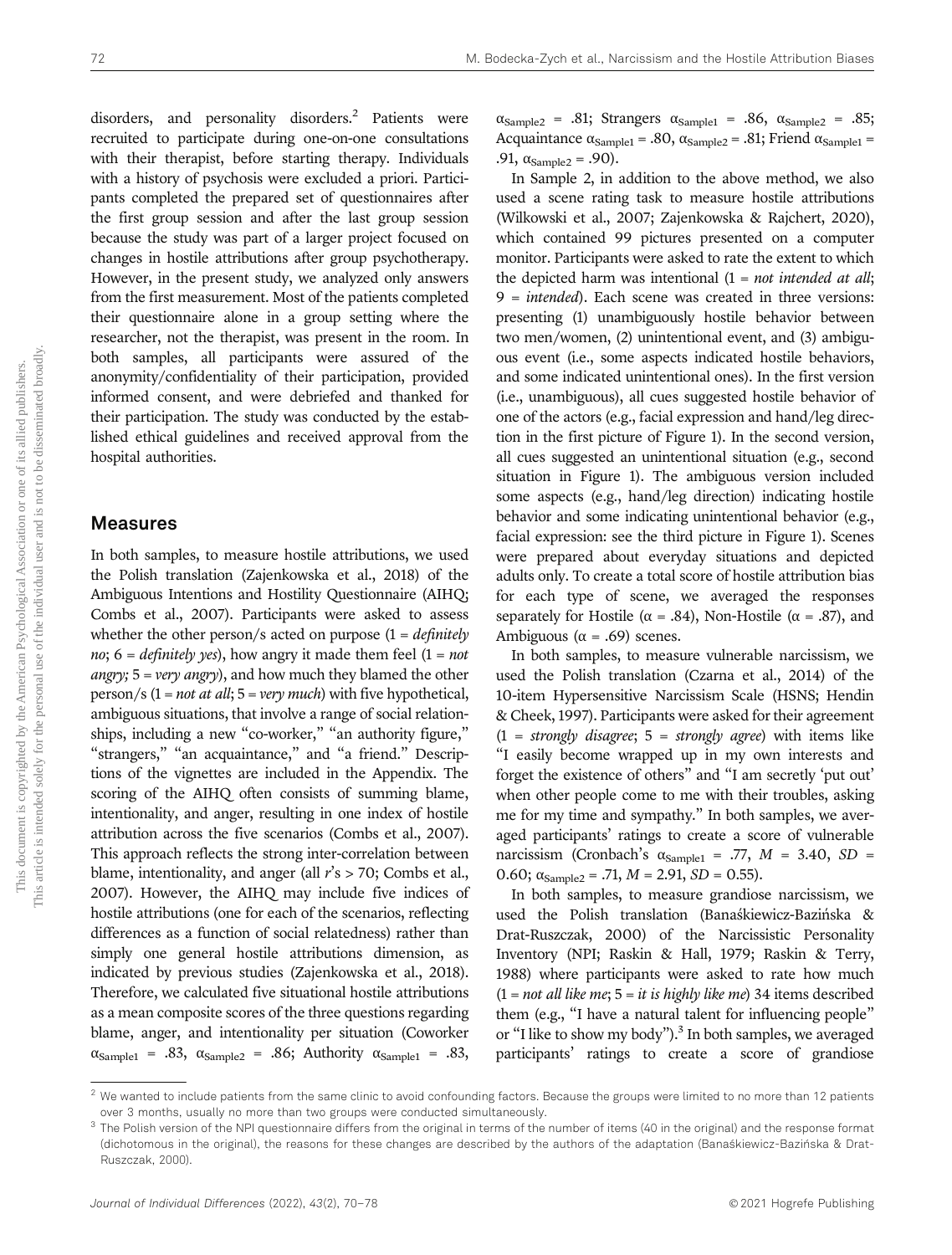

Figure 1. Examples of scenes with male and female actors used in tasks to measure hostile attributions (Wilkowski et al., 2007; Zajenkowska & Rajchert, 2020).

narcissism ( $\alpha_{\text{Sample1}} = .85$ ,  $M = 2.42$ ,  $SD = 0.70$ ;  $\alpha_{\text{Sample2}} =$ .93,  $M = 3.01$ ,  $SD = 0.59$ .<sup>4</sup>

## Results

All analyses were performed in IBM SPSS 26.0.01 for Windows. To verify the relationship between vulnerable narcissism and the tendency to make hostile attributions, we checked the bivariate correlations, however, we were interested in dependence on the socio-relational context, thus we examined correlations separately for each situation. In Table 1, we present descriptive statistics for the hostile attributions and correlations between those attributions and narcissism. In Sample 1 (top panel), vulnerable narcissism was positively correlated with a hostile attribution bias for an encounter with a coworker, acquaintance, and a stranger only. In Sample 2 (bottom panel), vulnerable narcissism was positively correlated with a hostile attribution bias across all situations except for the one with a friend. The correlations between both types of narcissism and hostile attributions measured with AIHQ were retrieved from two different samples, therefore, we examined them

against each other using a Fisher's z-test (Eid et al., 2011), revealing no differences in the strength of the correlations between patients and community participants ( $z$ 's = -0.57 to 0.84).

In Sample 2 we also investigated correlations between hostile attributions and the type of scene, vulnerable narcissism was correlated with a greater ascription of intentionally but only in non-intentional scenes (i.e., they perceived hostile intent where none should exist). To demonstrate this result more clearly and examine whether the intentionality attributed in different types of scenes depends on the level of vulnerable narcissism, namely whether vulnerable narcissism predicts the difference between scenes (e.g., Intentionality in Hostile Scenes – Intentionality in Non-Hostile Scenes), we conducted a multiple moderation test with 5,000 bootstrapped samples using MEMORE V2.1. macro (Montoya, 2019). It permits the comparison between two the measurements, hence, we created three models (Hostile – Ambiguous; Hostile – Non-Hostile; Ambiguous – Non-Hostile). In each model, vulnerable narcissism was included as a moderator. There was no moderation for the first model (Hostile – Ambiguous;  $F[1, 151] = 0.29, p = .59$ . We did, however, find moderation for the Hostile – Non-Hostile  $(F[1, 151] = 5.65, p = .02)$  and

In Sample 1, both forms of narcissism were uncorrelated  $(r = .07, p = .54)$ , however, there was a significant difference in their severity (t[73] = 9.44,  $p < .01$ ), vulnerable narcissism was greater (M = 3.40, SD = 0.60) than grandiose narcissism (M = 2.42, SD = 0.70). In Sample 2, both forms of narcissism were also uncorrelated  $(r = -0.02, p = 0.86)$  and there was no differences in their intensity (t[153] = 1.55, p = .12).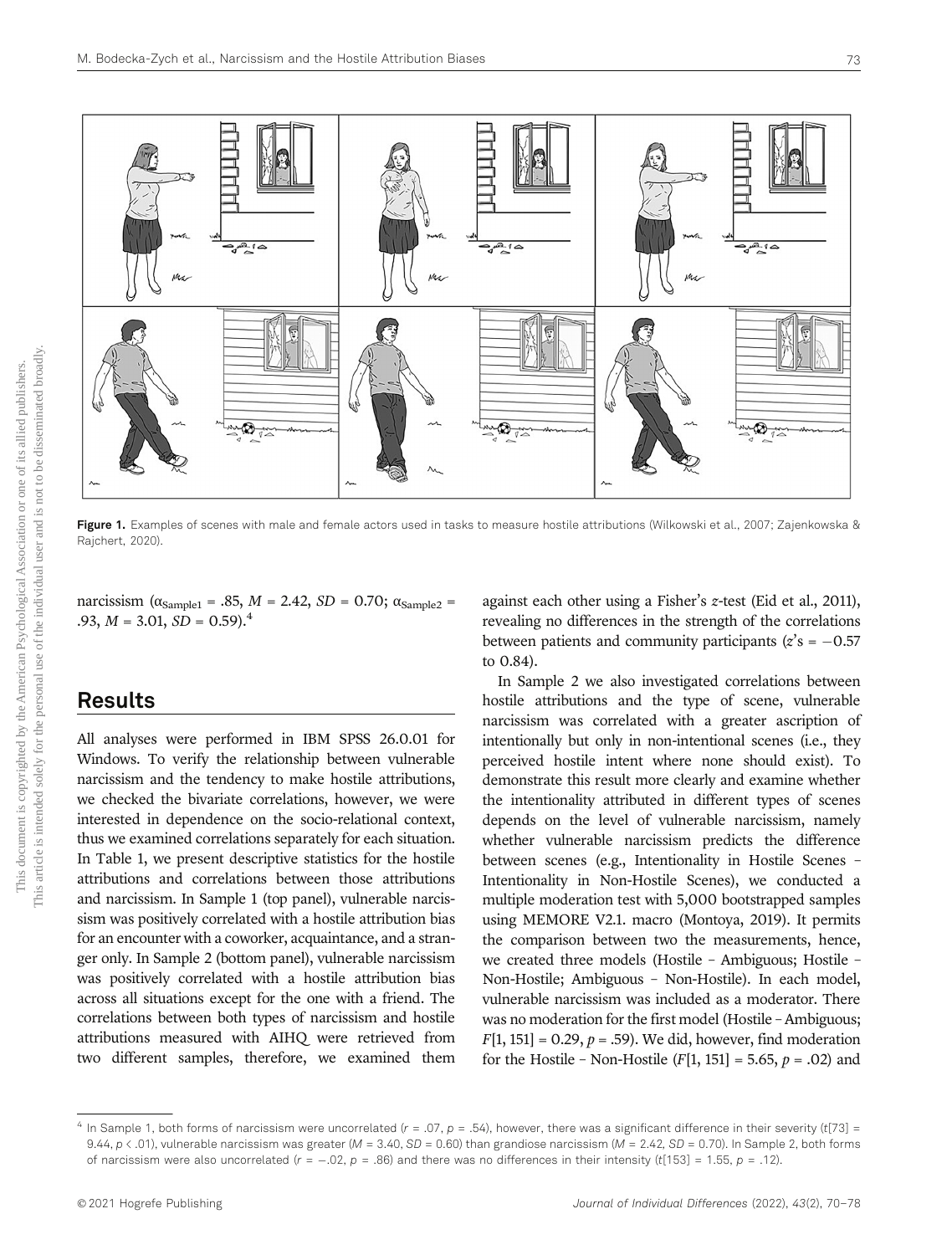|                        | M(SD)       | r                |             |
|------------------------|-------------|------------------|-------------|
|                        |             | <b>NPI</b>       | <b>HSNS</b> |
| Sample 1 ( $N = 74$ )  |             |                  |             |
| Coworker               | 2.89(1.11)  | $-.11$           | $.27*$      |
| Authority              | 3.27(0.99)  | .09              | .14         |
| Strangers              | 2.90(1.25)  | $-.23^{\dagger}$ | $.32**$     |
| Acquaintance           | 3.19(0.98)  | .12              | $.37**$     |
| Friend                 | 2.61(1.15)  | .13              | .15         |
| Sample 2 ( $N = 153$ ) |             |                  |             |
| Coworker               | 2.51(1.06)  | .09              | $.25***$    |
| Authority              | 3.03(0.98)  | .12              | $.22**$     |
| Strangers              | 2.11(1.05)  | $-.14$           | $.29**$     |
| Acquaintance           | 2.86(1.01)  | .14              | $.28**$     |
| Friend                 | 2.30(1.19)  | .03              | .03         |
| Ambiguous              | 5.60(0.66)  | .08              | .02         |
| Hostile                | 7.40 (0.73) | .06              | $-.02$      |
| Non-Hostile            | 3.41(1.05)  | $-.06$           | $.23**$     |

Table 1. Descriptive statistics and correlations between individual differences in hostile attributions and grandiose (NPI) and vulnerable (HSNS) narcissism in Sample 1 and 2

Note. M = Mean; SD = Standard Deviation; NPI = Narcissistic Personality Inventory; HSNS = Hypersensitive Narcissism Scale.  $lp \leq .0$ ; \* $p \leq .05$ ; \*\* $p \leq .01$ .

Table 2. Vulnerable narcissism (HSNS) as a moderator of the relationships between type of scenes and intentionality

|                         | B(SE)            | LLCI (95%) | ULCI (95%) |
|-------------------------|------------------|------------|------------|
| <b>HSNS</b>             |                  |            |            |
| Hostile - Non-Hostile   | $-0.46(0.19)$ *  | $-0.84$    | $-0.78$    |
| Ambiguous - Non-Hostile | $-0.41(0.14)$ ** | $-0.68$    | $-0.13$    |
| Low $(M = 2.36)$        |                  |            |            |
| Hostile - Non-Hostile   | $4.24(0.15)$ **  | 3.94       | 4.53       |
| Ambiguous - Non-Hostile | $2.41(0.11)**$   | 2.20       | 2.62       |
| Medium ( $M = 2.91$ )   |                  |            |            |
| Hostile - Non-Hostile   | $3.99(0.11)$ **  | 3.78       | 4.20       |
| Ambiguous - Non-Hostile | $2.19(0.08)$ **  | 2.04       | 2.34       |
| High $(M = 3.45)$       |                  |            |            |
| Hostile - Non-Hostile   | $3.74(0.15)$ **  | 3.44       | 4.03       |
| Ambiguous - Non-Hostile | $1.96(0.11)**$   | 1.75       | 2.18       |

Note. Each level is a ratio of the difference between the intentionality assigned in a particular type of scene.  $B =$  Unstandardized Beta;  $SE =$  Standard Error; LLCI = Lower Limit of the Confidence Interval; UPCI = Upper Limit of the Confidence Interval; HSNS = Hypersensitive Narcissism Scale. \*p  $\leq$  .05; \*\*p  $\leq$  .01.

the Ambiguous - Non-Hostile models  $(F[1, 151] = 8.66,$  $p = .01$ ) where the former accounted for 3% of the variance and the latter accounted for 5% of the variance. In both cases, vulnerable narcissism moderated the relationship between scene-type and assigned intentionality (Table 2). Post hoc tests indicated that less intentionality was attributed to the Non-Hostile scenes; however, the higher the level of vulnerable narcissism, the smaller the difference between the scenes (Figure 2).

# **Discussion**

In this study, we aimed to investigate whether the relationship between vulnerable narcissism and the tendency to make hostile attributions depended on the socio-relational context of the situation. We also examined if the level of ambiguity of social situations, assessed from the otherreferent position, influenced the relationship between vulnerable narcissism and attributing hostile intentionality.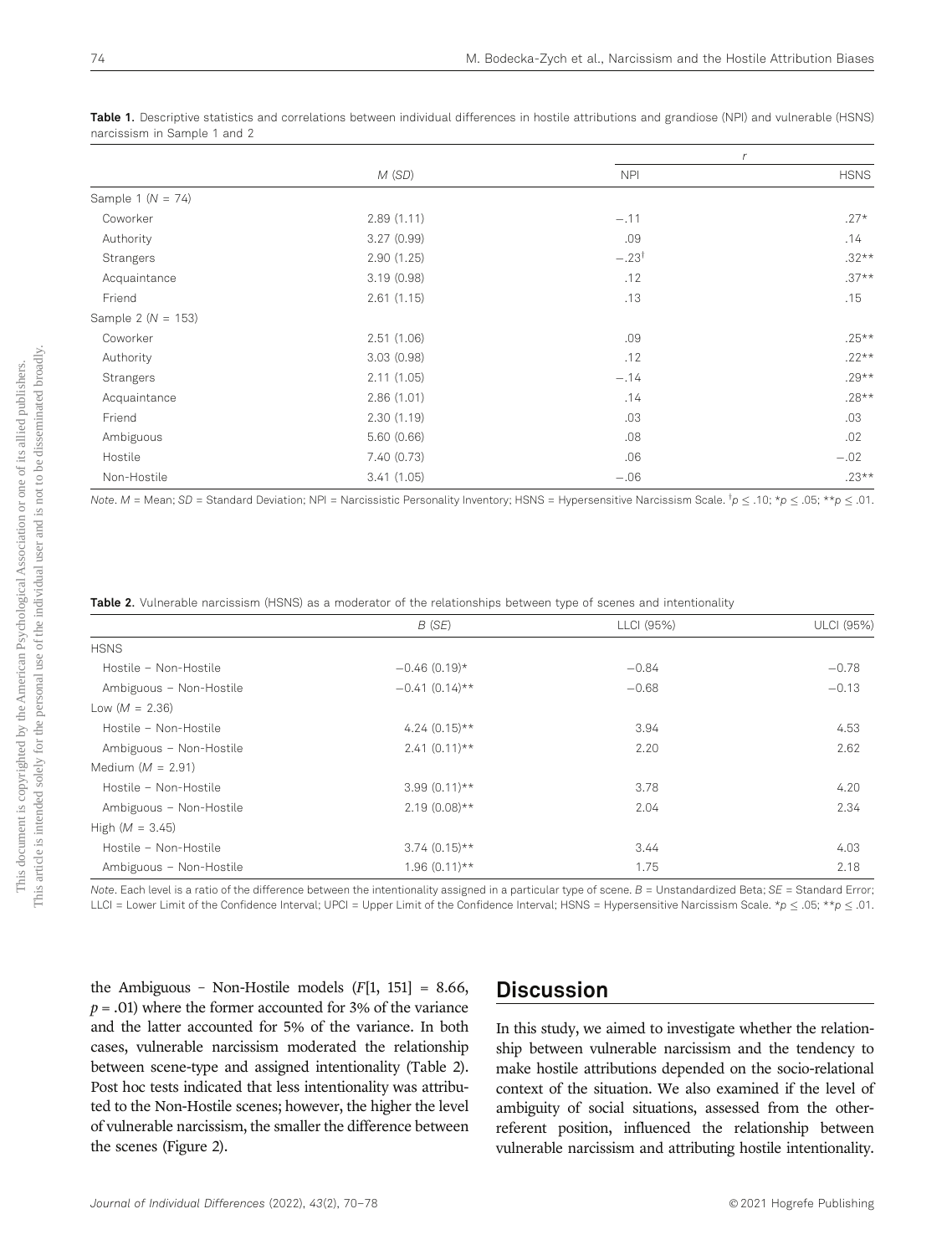

**Figure 2.** Vulnerable narcissism as a moderator of differences in ascribed intentionality across scene types.

Furthermore, we added some sampling heterogeneity to the field of research on hostile attributions, collecting data from community members engaged in group psychotherapy.

We have largely replicated associations between vulnerable narcissism, but not grandiose narcissism, and hostile attributions, the former of which can be destructive to social interactions (Hansen-Brown & Freis, 2021). Both forms of narcissism lead to interpersonal difficulties, but the sources of these problems are different (Miller et al., 2010). While in grandiose narcissism, disagreeable behaviors towards others result from instrumental motivations (e.g., profit, domination), in the case of vulnerable narcissism, such behaviors result from disagreeableness, stable negative emotionality, and a lack of trust, which increases hostility towards others (Miller et al., 2010, 2018). In general, the current results confirm those obtained earlier, however, they show that these well-described regularities are not fully consistent across situations.

We found that in both clinical and community populations, higher levels of vulnerable narcissism were associated with a greater tendency to infer more hostile intentions in others. Importantly, however, this relationship was absent in the situation with a friend. Friendship is an important kind of relationship for people; perhaps humans naturally look for non-personal, accidental reasons for the behavior of a friend to protect this bond and the self. Vulnerable narcissists could be particularly motivated to do it for fear of rejection. Interestingly, in the clinical group, there was no connection between vulnerable narcissism and hostile attributions bias in the situation with authority. In this item, authority is defined as an "important person," perhaps narcissistic patients have identified with this person, so they have not assessed their actions as hostile. We also verified if there are differences in the strength of the correlation between people from the community and patients who have problems in relationships, which is characteristic of an increased level of vulnerable narcissism, however, we found

no differences. The narcissistic personality is dimensional, but in extreme cases, it leads to disordered behaviors (Krizan & Herlache, 2018). In our study, the groups differed in the pattern of the severity of narcissism – the clinical sample had higher levels of vulnerability than grandiose narcissism, while there were no differences in the nonclinical group. Such comparisons are not the purpose of our work here, thus we discuss them with caution. Nevertheless, in subsequent studies, it will be worth verifying whether the imbalance between the two types of narcissism is responsible for interpersonal problems among patients, especially because grandiose narcissism could be conducive to mental health (Kaufman et al., 2020; Sedikides et al., 2004). The need to clarify the within-person dynamics of both types of narcissism was reported in previous works (Wright & Edershile, 2018).

Lastly, we found that vulnerable narcissism was linked to the greater intentionality attributed to actors in non-violent scenes, but not in hostile and ambiguous ones. This result was further expanded by the analysis which showed that individuals with higher levels of narcissism were less likely to differentiate intentionality by scene-type, particularly between Non-hostile scenes (those containing no hostile cue) and Ambiguous or Hostile scenes. It is interesting because an attributional bias primarily occurs in ambiguous social situations (Waas, 1988). That is, in weak situations personality traits take center stage in predicting behaviors. The fact that for people with higher levels of vulnerable narcissism, this bias appears in scenes without hostile cues might indicate a "hypersensitivity" of vulnerable narcissists to perceive threats when others do not see them. Our research, although largely confirming previous results, focuses on the social-relational context (Zajenkowska et al., 2018). Even a vulnerable narcissist may not be sensitive to hostile cues in their relationship with a friend, but when observing social situations from the other-referent position, they may notice hostility even if nothing or no one points to it.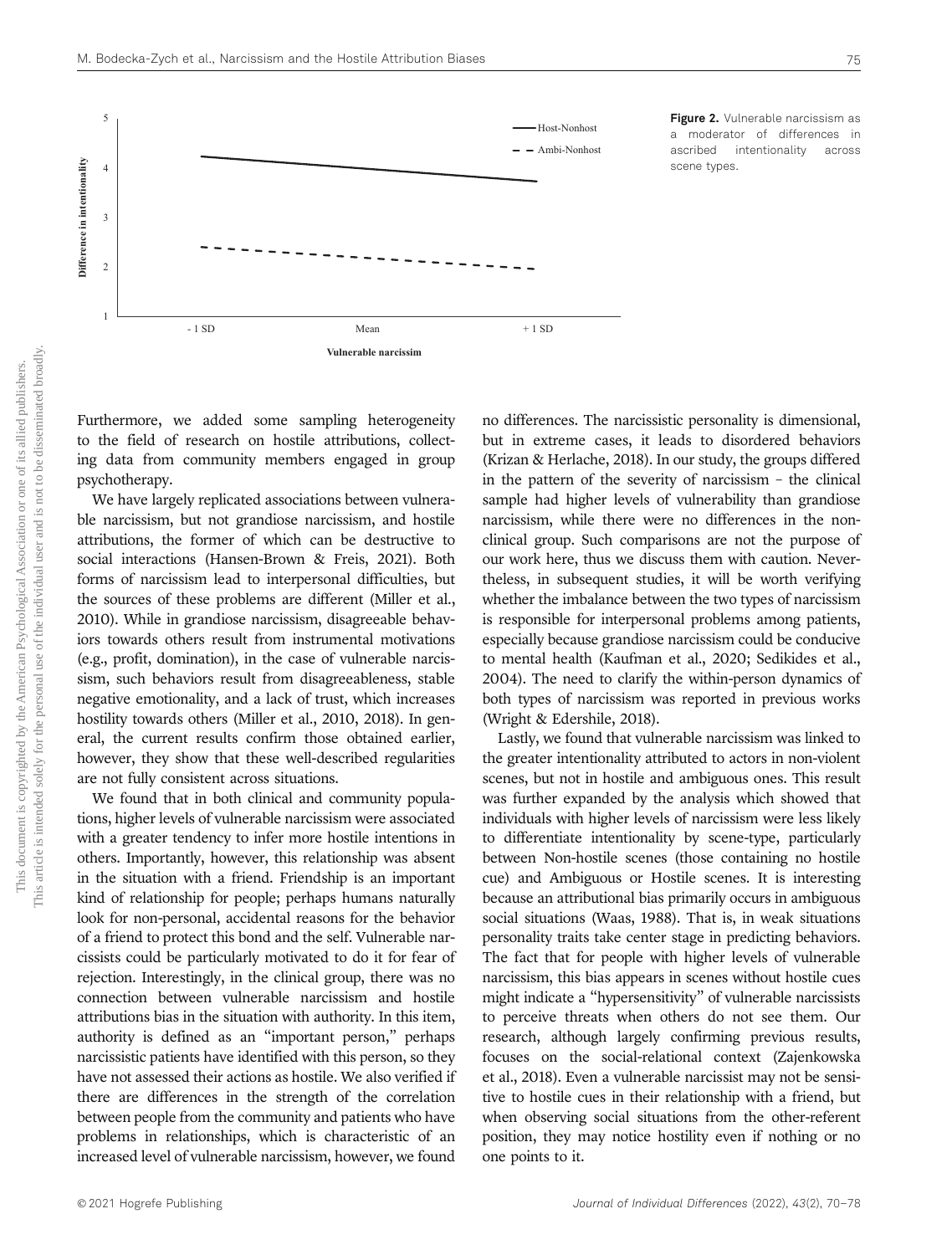## Limitations and Conclusions

Despite the heterogeneity of the samples and the style of assessment of attributions of hostile intent, our study is limited in several ways. First, both samples were problematic: they are somewhat WEIRD (Henrich et al., 2010), imbalanced regarding the participant's sex, they may be contaminated by volunteer bias, and were small given modern standards (Gignac & Szodorai, 2016; Schönbrodt & Perugini, 2013) despite basing our sample sizes on previous research (especially for Sample 1). Second, while we used two different methods of assessing hostile attributions, other methods may be useful. For instance, a recently developed method to assess the perceptions people have of situations was created that relies on situational affordances (Rauthmann & Sherman, 2016). One of those situational perceptions may be relevant here in the form of adversity. However, across two measurement models of narcissism, the researcher did not find a relationship with individual differences in viewing the situations as containing adversity (Jonason & Sherman, 2020; Zajenkowski et al., 2020), however, this work may be capturing grandiose more than vulnerable narcissism. Despite these limitations, we have replicated and extended work suggesting a key difference between vulnerable and grandiose narcissists is that the former see the world and others as more hostile (Hansen-Brown & Freis, 2021).

Of all personality traits under investigation, narcissism has one of the longest research traditions reaching as far back to at least Freud (see Kohut, 1972) if not to the Greek myth from which its name comes from of the man – Narcissus – who fell in love with his reflection and then fell to ruin. Traditionally, the trait has been studied solely as a singular pathology, but modern research says there might be two sides of this man (or person): one grandiose and one vulnerable (Dickinson & Pincus, 2003; Sedikides et al., 2004; Wink, 1991). In this study, we add to this modern research tradition, suggesting only one of these faces of Narcissus is linked to a tendency to see the others in hostile ways. It was vulnerable, and not grandiose, narcissism that showed any real associations with global hostile attributions of the intentions of others, but these were sensitive to the target in the vignette- or image-stimuli we used. What is called for now, is more research to determine what are the situational and relationship cues – if any – that moderate this hostile bias in vulnerable narcissists.

## References

Banaśkiewicz-Bazińska, R., & Drat-Ruszczak, K. (2000). Struktura narcyzmu w polskiej adaptacji kwestionariusza NPI Ruskina i Halla [Structure of narcissism in the polish adaptation of the Narcissistic Personality Inventory]. Czasopismo Psychologiczne, 6(3–4), 171–188.

- Basquill, M. F., Nezu, C. M., Nezu, A. M., & Klein, T. L. (2004). Aggression-related hostility bias and social problem-solving deficits in adult males with mental retardation. American Journal on Mental Retardation, 109(3), 255–263. https://doi. org/10.1352/0895-8017(2004)109<255:AHBASP>2.0.CO;2
- Combs, D. R., Penn, D. L., Wicher, M., & Waldheter, E. (2007). The Ambiguous Intentions Hostility Questionnaire (AIHQ): A new measure for evaluating hostile social-cognitive biases in paranoia. Cognitive Neuropsychiatry, 12(2), 128–143. https://doi. org/10.1080/13546800600787854
- Cutrona, C. E., Russell, D., & Jones, R. (1984). Cross-situational consistency in causal attributions: Does attributional style exist? Journal of Personality and Social Psychology, 47(5), 1043–1058. https://doi.org/10.1037/0022-3514.47.5.1043
- Czarna, A. Z. (2011). Narcyz w sieci społecznej, czyli co analiza sieci mówi o funkcjonowaniu osób narcystycznych [A narcissist in the social network: What does network analysis tell us about functioning of narcissistic individuals?]. Psychologia Społeczna: Social Psychology, 6(17), 129–145.
- Czarna, A. Z., Dufner, M., & Clifton, A. D. (2014). The effects of vulnerable and grandiose narcissism on liking-based and disliking-based centrality in social networks. Journal of Research in Personality, 50, 42–45. https://doi.org/10.1016/j. jrp.2014.02.004
- Czarna, A. Z., Zajenkowski, M., Maciantowicz, O., & Szymaniak, K. (2019). The relationship of narcissism with tendency to react with anger and hostility: The roles of neuroticism and emotion regulation ability. Current Psychology. Advance online publication. https://doi.org/10.1007/s12144-019-00504-6
- Dickinson, K. A., & Pincus, A. L. (2003). Interpersonal analysis of grandiose and vulnerable narcissism. Journal of Personality Disorders, 17(3), 188–207. https://doi.org/10.1521/pedi.17. 3.188.22146
- Eid, M., Gollwitzer, M., & Schmitt, M. (2011). Statistik und Forschungsmethoden [Statistics and research methods]. Beltz.
- Gignac, G. E., & Szodorai, E. T. (2016). Effect size guidelines for individual differences researchers. Personality and Individual Differences, 102, 74–78. https://doi.org/10.1016/j.paid.2016. 06.069
- Hansen-Brown, A. A., & Freis, S. D. (2021). Assuming the worst: Hostile attribution bias in vulnerable narcissists. Self and Identity, 20(2), 152–164. https://doi.org/10.1080/15298868. 2019.1609574
- Hendin, H. M., & Cheek, J. M. (1997). Assessing hypersensitive narcissism: A reexamination of Murray's Narcissism Scale. Journal of Research in Personality, 31(4), 588–599. https://doi. org/10.1006/jrpe.1997.2204
- Henrich, J., Heine, S. J., & Norenzayan, A. (2010). The weirdest people in the world? Behavioral and Brain Sciences, 33(2–3), 61–83. https://doi.org/10.1017/S0140525X0999152X
- Hepper, E. G., Hart, C. M., Meek, R., Cisek, S., & Sedikides, C. (2014). Narcissism and empathy in young offenders and nonoffenders. European Journal of Personality, 28(2), 201–210. https://doi.org/10.1002/per.1939
- Jahoda, A., Pert, C., & Trower, P. (2006). Frequent aggression and attribution of hostile intent in people with mild to moderate intellectual disabilities: An empirical investigation. American Journal on Mental Retardation, 111(2), 90–99. https://doi.org/ 10.1352/0895-8017(2006)111[90:FAAAOH]2.0.CO;2
- Jonason, P. K., & Sherman, R. A. (2020). Personality and the perception of situations: The Big Five and Dark Triad traits. Personality and Individual Differences, 163, Article 110081. https://doi.org/10.1016/j.paid.2020.110081
- Kaufman, S. B., Weiss, B., Miller, J. D., & Campbell, W. K. (2020). Clinical correlates of vulnerable and grandiose narcissism: A personality perspective. Journal of Personality Disorders, 34(1), 107–130. https://doi.org/10.1521/pedi\_2018\_32\_384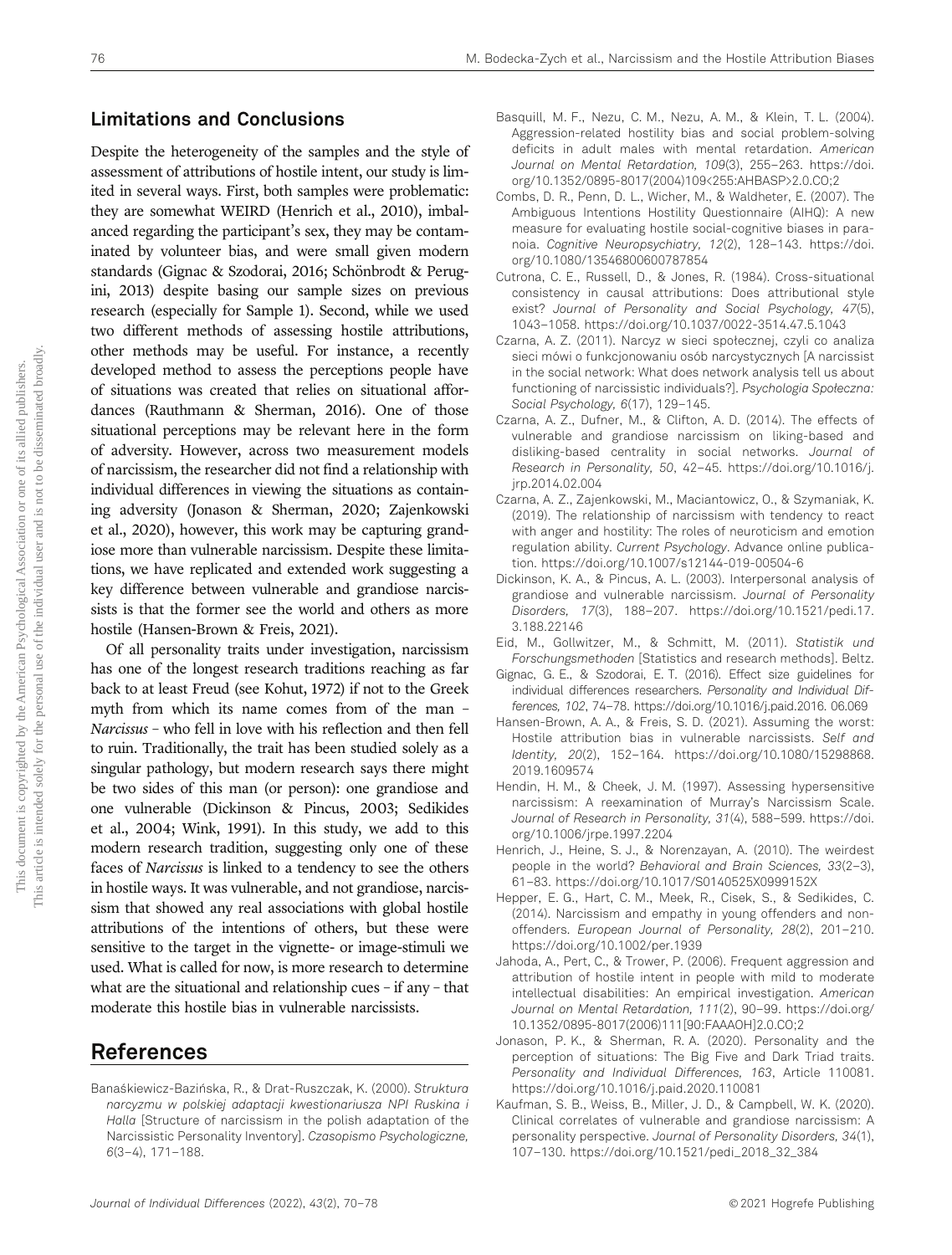- Kernberg, O. (1975). Borderline conditions and pathological narcissism. Jason Aronson.
- Kohut, H. (1972). Thoughts on narcissism and narcissistic rage. The Psychoanalytic Study of the Child, 27(1), 360–400. https:// doi.org/10.1080/00797308.1972.11822721
- Krizan, Z., & Herlache, A. D. (2018). The narcissism spectrum model: A synthetic view of narcissistic personality. Personality and Social Psychology Review, 22(1), 3–31. https://doi.org/ 10.1177/1088868316685018
- Krizan, Z., & Johar, O. (2015). Narcissistic rage revisited. Journal of Personality and Social Psychology, 108(5), 784–801. https:// doi.org/10.1037/pspp0000013
- Miller, J. D., Dir, A., Gentile, B., Wilson, L., Pryor, L. R., & Campbell, W. K. (2010). Searching for a vulnerable dark triad: Comparing factor 2 psychopathy, vulnerable narcissism, and borderline personality disorder. Journal of Personality, 78(5), 1529–1564. https://doi.org/10.1111/j.1467-6494.2010.00660.x
- Miller, J. D., Gentile, B., Wilson, L., & Campbell, W. K. (2013). Grandiose and vulnerable narcissism and the DSM-5 pathological personality trait model. Journal of Personality Assessment, 95(3), 284–290. https://doi.org/10.1080/00223891.2012. 685907
- Miller, J. D., Hoffman, B. J., Gaughan, E. T., Gentile, B., Maples, J., & Campbell, W. K. (2011). Grandiose and vulnerable narcissism: A nomological network analysis. Journal of Personality, 79(5), 1013–1042. https://doi.org/10.1111/j.1467-6494.2010.00711.x
- Miller, J. D., Lynam, D. R., Vize, C., Crowe, M., Sleep, C., Maples-Keller, J. L., Few, L. R., & Campbell, W. K. (2018). Vulnerable narcissism is (mostly) a disorder of neuroticism. Journal of Personality, 86(2), 186–199. https://doi.org/10.1111/jopy.12303
- Montoya, A. K. (2019). Moderation analysis in two-instance repeated measures designs: Probing methods and multiple moderator models. Behavior Research Methods, 51(1), 61–82. https://doi.org/10.3758/s13428-018-1088-6
- Pincus, A. L., & Lukowitsky, M. R. (2010). Pathological narcissism and narcissistic personality disorder. Annual Review of Clinical Psychology, 6, 421–446. https://doi.org/10.1146/annurev.clinpsy. 121208.131215
- Raskin, R., & Hall, C. S. (1979). A narcissistic personality inventory. Psychological Reports, 45(2), 590. https://doi.org/10.2466/pr0. 1979.45.2.590
- Raskin, R., & Terry, H. (1988). A principal-components analysis of the Narcissistic Personality Inventory and further evidence of its construct validity. Journal of Personality and Social Psychology, 54(5), 890–902. https://doi.org/10.1037/0022-3514. 54.5.890
- Rasmussen, K. (2016). Entitled vengeance: A meta-analysis relating narcissism to provoked aggression. Aggressive Behavior, 42(4), 362–379. https://doi.org/10.1002/ab.21632
- Rauthmann, J. F., & Sherman, R. A. (2016). Measuring the situational eight DIAMONDS characteristics of situations: An optimization of the RSQ-8 to the S8\*. European Journal of Psychological Assessment, 32(2), 155–164. https://doi.org/ 10.1027/1015-5759/a000246
- Scheff, T. J. (1987). The shame-rage spiral: A case study of an interminable quarrel. In H. B. Lewis (Ed.), The role of shame in symptom formation (pp. 109–149). Erlbaum.
- Schönbrodt, F. D., & Perugini, M. (2013). At what sample size do correlations stabilize? Journal of Research in Personality, 47(5), 609–612. https://doi.org/10.1016/j.jrp.2013.05.009
- Sedikides, C., Rudich, E. A., Gregg, A. P., Kumashiro, M., & Rusbult, C. (2004). Are normal narcissists psychologically healthy? Self-esteem matters. Journal of Personality and Social Psychology, 87(3), 400–416. https://doi.org/10.1037/0022- 3514.87.3.400
- Tangney, J. P., Wagner, P. E., Hill-Barlow, D., Marschall, D. E., & Gramzow, R. (1996). Relation of shame and guilt to constructive

versus destructive responses to anger across the lifespan. Journal of Personality and Social Psychology, 70(4), 797–809. https://doi.org/10.1037/0022-3514.70.4.797

- Tosevski, D. L., Milovancevic, M. P., & Gajic, S. D. (2010). Personality and psychopathology of university students. Current Opinion in Psychiatry, 23(1), 48–52. https://doi.org/10.1097/ YCO.0b013e328333d625
- Vize, C. E., Collison, K. L., Crowe, M. L., Campbell, W. K., Miller, J. D., & Lynam, D. R. (2019). Using dominance analysis to decompose narcissism and its relation to aggression and externalizing outcomes. Assessment, 26(2), 260–270. https:// doi.org/10.1177/1073191116685811
- Waas, G. A. (1988). Social attributional biases of peer-rejected and aggressive children. Child Development, 59(4), 969–975. https://doi.org/10.2307/1130263
- Wilkowski, B. M., Robinson, M. D., Gordon, R. D., & Troop-Gordon, W. (2007). Tracking the evil eye: Trait anger and selective attention within ambiguously hostile scenes. Journal of Research in Personality, 41(3), 650–666. https://doi.org/10.1016/j.jrp. 2006.07.003
- Wink, P. (1991). Two faces of narcissism. Journal of Personality and Social Psychology, 61(4), 590–597. https://doi.org/10.1037/ 0022-3514.61.4.590
- Wright, A. G., & Edershile, E. A. (2018). Issues resolved and unresolved in pathological narcissism. Current Opinion in Psychology, 21, 74–79. https://doi.org/10.1016/j.copsyc.2017.10.001
- Zajenkowska, A., Prusik, M., & Szulawski, M. (2018). What does the ambiguous intentions hostility questionnaire really measure? The importance of context in evaluating hostility bias. Journal of Personality Assessment, 102(2), 205–213. https:// doi.org/10.1080/00223891.2018.1525389
- Zajenkowska, A., & Rajchert, J. (2020). How sensitivity to provocation shapes encoding and interpretation of ambiguous scenes in an eye tracking study. Journal of Cognitive Psychology, 32(2), 180–198. https://doi.org/10.1080/20445911.2020.1717498
- Zajenkowska, A., Rajchert, J., Macianowicz, O., Holas, P., & Murawic, S. (2019). Cognitive-behavioral (CBT) and psychodynamic (PDT) group psychotherapy and their impact on depressive symptoms and hostile attributions. International Journal of Group Psychotherapy, 69(4), 383–407. https://doi.org/10.1080/ 00207284.2019.1653189
- Zajenkowski, M., Jonason, P. K., Leniarska, M., & Kozakiewicz, Z. (2020). Who complies with the restrictions to reduce the spread of COVID-19? Personality and perceptions of the COVID-19 situation. Personality and Individual Differences, 166, Article 110199. https://doi.org/10.1016/j.paid.2020.110199

#### History

Received July 2, 2020 Revision received April 23, 2021 Accepted June 19, 2021 Published online November 10, 2021

#### Publication Ethics

The study was conducted by the established ethical guidelines and received approval from the authorities of the Wolski Hospital in Warsaw.

#### Open Data

Data used in this study will be stored at http://www.apsycholab.pl

#### Funding

The studies were funded by National Science Centre (UMO-2017/ 26/D/HS6/00258). The second author was partially funded by the Polish National Agency for Academic Exchange (PPN/ULM/2019/ 1/00019/U/00001).